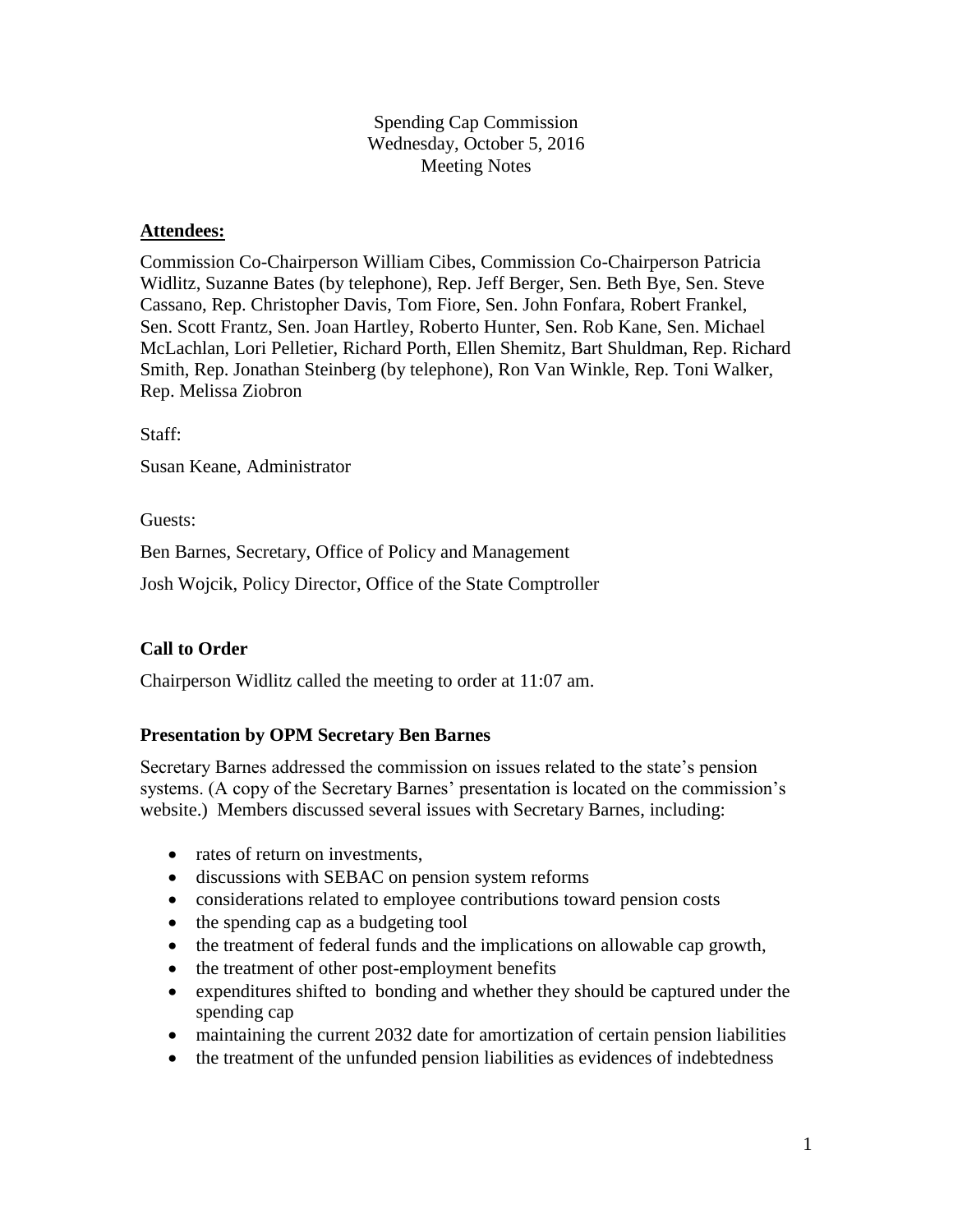### **Presentation by Josh Wojcik, Policy Director, Office of the State Comptroller**

Mr. Wojcik addressed the commission members on issues related to pension funding reform. (Mr. Wojcik's presentation can be found on the commission's website.) Members discussed several issues with Mr. Wojcik, including:

- changes requiring negotiations between the state and SEBAC
- changes requiring actions by the retirement commissions
- the treatment of OPEB as a form of indebtedness
- investment return assumptions

### **Continued Discussion of General Budget Expenditures**

Chairperson Widlitz invited members to share their views on "other evidences of indebtedness".

Mr. Van Winkle stated that he would recommend and vote for including past service costs as an evidence of indebtedness. He remarked that the normal cost should remain under the spending cap.

Ms. Shemitz agreed with Mr. Van Winkle. She stated that there is consensus in the accounting/actuarial world that accrued unfunded liabilities need to be treated as debt. She added that the framing of the Constitutional amendment seems to dictate taking that approach.

Mr. Shuldman expressed his concern regarding the discussions related to the treatment of OPEB. He stated that while OPEB is a long-term liability, it is not classified as debt. He shared that he is worried that if the unfunded liabilities are considered evidences of indebtedness, OPEB may be treated similarly in the future. In addition, he stated that he would support a phase-in of payments on the unfunded liabilities so as not to have a dramatic effect on the spending cap.

Rep. Ziobron stated that she is intrigued with the proposal regarding a phase-in/graduated scale in order to get a handle on payments on the unfunded liabilities so as to lessen the adverse effect on funding core services. Further, she stated that she is opposed to the unfunded liabilities being outside the spending cap.

Chairperson Cibes reiterated his past comment that commission members believe that pension obligations need to be paid. He remarked that the question is how to best guarantee that they will be paid. He commented that since the 1995 agreement with SEBAC, wherein the means of amortization was changed from a level dollar amount to a level percentage of payroll, there has been continued difficulty in funding both the pension obligations and other expenditures of state government under the spending cap. Further, he stated that when the pension obligations are under the spending cap, there are many other spending pressures, and the pension obligations get "short shrift". He expressed the view that the unfunded liabilities will most likely continue to be budgeted and paid if they are not under the spending cap.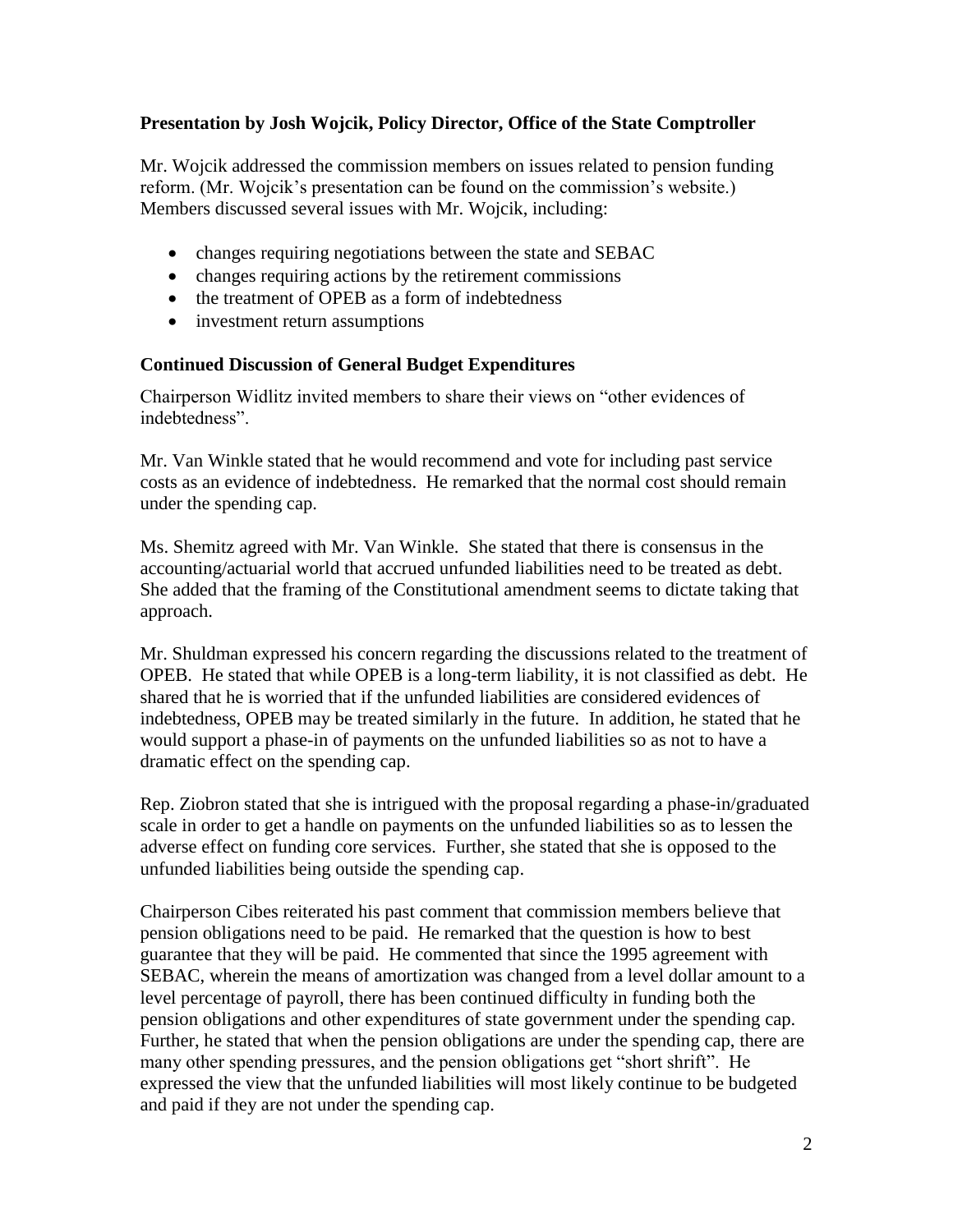Chairperson Cibes then remarked that there is an effective limit on what can be paid for state expenditures, which is the amount of revenue that is available. In recent years, and now, it has been the primary restraint on spending. He shared that the balanced budget requirement of the amendment to the Constitution is now the primary limit on spending, not the spending cap.

Regarding a method of paying off the past service liabilities, Chairperson Cibes stated that the Governor, legislature and SEBAC need to agree on a method that will make such payments tolerable within the budget. He stated that the spending cap commission should not tie the hands of the parties in trying to work out a method. Further, he stated that putting the past service liabilities under the cap would make it nearly impossible for the parties to develop a solution.

In speaking to the suggestion of a phase-in of payments on the unfunded liabilities, Chairperson Cibes remarked that the issue would be best left to the negotiation process between the administration and SEBAC, rather than the commission trying to integrate a process into a definition of what comes under the spending cap. He suggested that the commission recognize the past service liability as a form of debt, as it is recognized by Moody's. Chairperson Cibes stated that he supports Mr. Van Winkle's recommendation. With regard to OPEB, Chairperson Cibes remarked that he does not believe the state is at a stage where it needs to consider how to treat OPEB. He offered that as long as OPEB is under the spending cap, there is pressure for policymakers to deal with it and not turn it into a long-term obligation. He stated he would not support taking OPEB outside the spending cap.

Mr. Hunter commented that he thinks the treatment of the unfunded liabilities is a grey area. He discussed the consequences that have occurred as a result of agreements made in the past. He spoke of the expectations voters had in the spending cap providing fiscal discipline. He stated that the commission needs to make a clear recommendation regarding the treatment of unfunded liabilities. While he sees that some could consider the unfunded liabilities to be debt, he believes that they should be under the spending cap to fulfill the covenant made with the voters. Mr. Hunter suggested that flexibility could be built into the language to mitigate the crowding out of other expenditures. He offered as an example language that would state that budget expenditures shall specifically include expenditures for unfunded pension obligations, but suggested that some kind of limitations be included that would insulate the balance of the budget from being impacted for a period of years or for a certain level. He shared his opinion that in the end it will be beyond the commission to give a definition of budget expenditures; however, he believes the commission can make recommendations on how the definition might be crafted that would enable the definition to get the state back on a path of fiscal discipline.

Ms. Shemitz discussed the definition of debt, offering the view that debt is considered an obligation that is incurred because expenses are not paid on a real time basis. She remarked that she does not see that the failure to pay the pension obligations in real time prevents it from going from a present obligation to a debt. Further, she commented that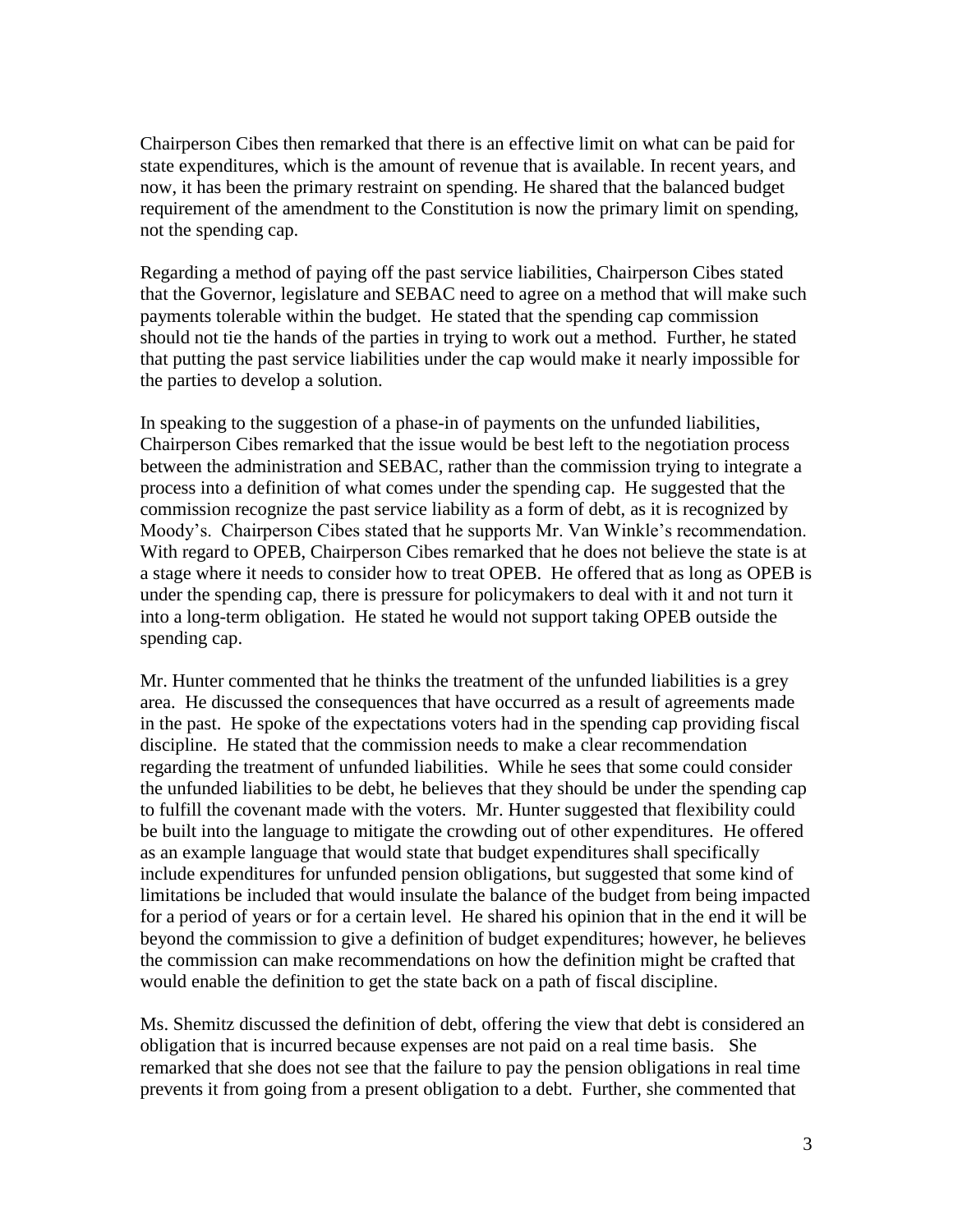the treatment of the unfunded liabilities as debt is consistent with any other long-term obligation.

Ms. Shemitz and Mr. Hunter discussed the current spending cap language and further discussed the treatment of debt.

Sen. McLachlan spoke to the challenges involved in the commission's process. He shared that the legislative members of the panel understand the long process that lies ahead in getting legislation passed. He expressed his concern that while he supports the good intentions and the suggested restrictions suggested by fellow commission members, those recommendations would not have the support of a super majority of legislators in each chamber. Sen. McLachlan suggested that the commission consider an alternative option that all previous, unfunded pension obligations be outside the spending and that the current costs must be under the spending cap. He remarked that while he does not like the idea of the exception, he thinks it could be the "best case scenario" for passage in the legislature.

Chairperson Cibes confirmed that he shared Sen. McLachlan's position.

Mr. Van Winkle thanked Sen. McLachlan for his recommendation, as he, too, would like to see the commission issue a recommendation that can win passage. He suggested that perhaps the commission should recommend that past services costs be the only form of indebtedness excluded from the cap. He stated his support for keeping the normal costs under the spending cap. In addition, he stated the need for specific language that makes the commission's intent clear.

Mr. Shuldman stated that he is not concerned with getting a super majority in the legislature. He stated his opinion that the commission should say what it truly believes should be done by the state to fix its financial situation. Further, he remarked that from 1991 to 2015 the pension costs were under the spending cap and everyone understood that to be so. He expressed his disappointment with Sen. McLachlan's proposal.

Sen. McLachlan replied that he supports Mr. Shuldman's views. He explained that he offered the proposal in order to give commission members a pragmatic point of view regarding the legislative process and dynamics.

Chairperson Widlitz reminded members that the Attorney General has ruled that without definitions for the Constitutional amendment, the state has no spending cap in effect. She stated her support for Sen. McLachlan's suggestion, and agreed that it could provide the compromise needed to get legislative approval. In addition, she spoke to the enormity of the pension liabilities and their impact on funding critical services. Further, she stated that putting the unfunded liabilities outside the spending cap will allow for flexibility to pay down the liabilities at a higher rate during better economic times.

Ms. Pelletier spoke to the challenges of getting legislation passed. She agreed with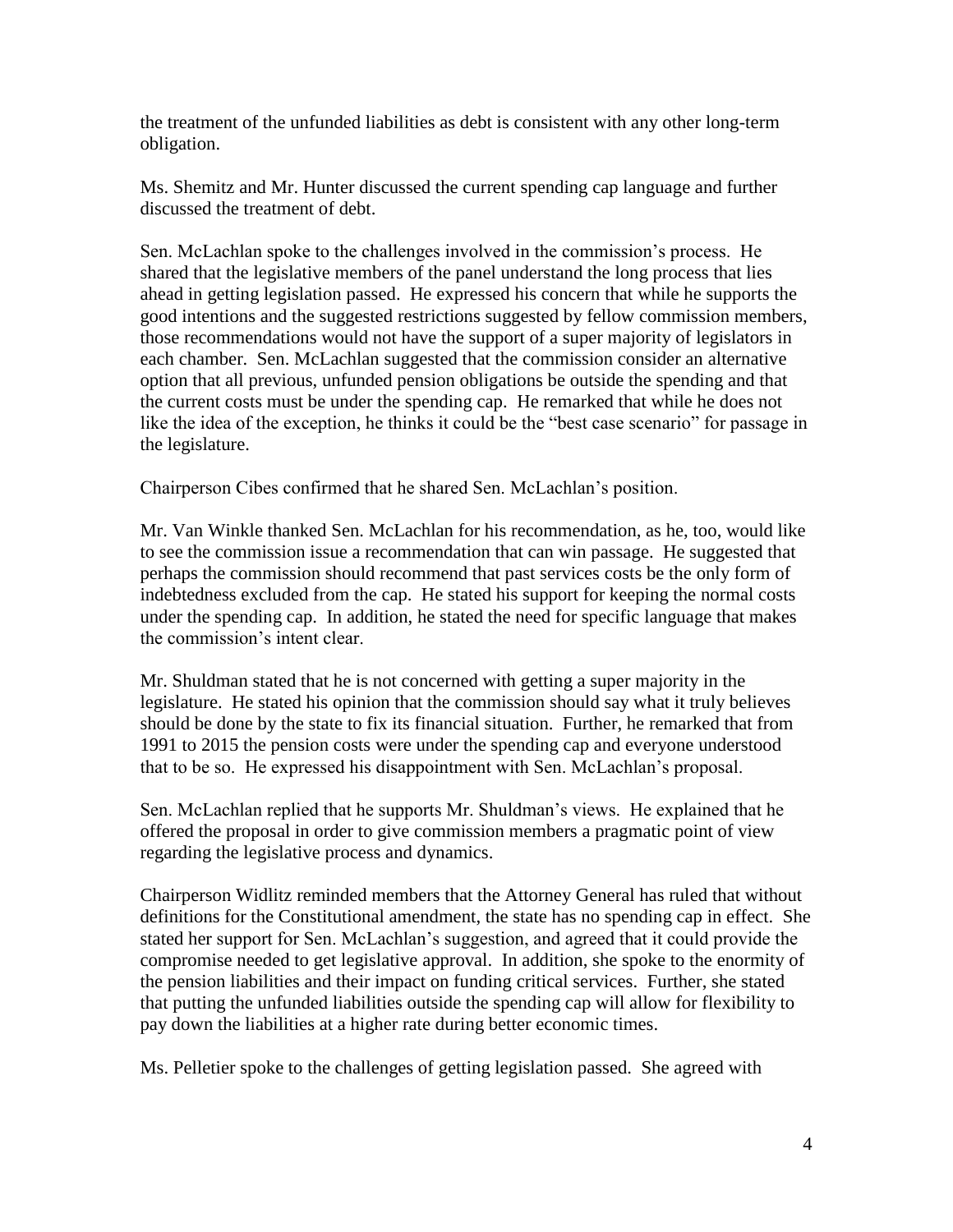Sen. McLachlan's suggestion. In addition, she remarked that pension obligations should not be put up against vital state services.

Ms. Shemitz thanked Sen. McLachlan and stated that she found his proposal to be a reasonable way to move forward.

Mr. Porth stated that he found Sen. McLachlan's proposal to be a recommendation that can work. He remarked that he believes the proposal can be implemented over time in a way that does not break the social contract.

Mr. Shuldman restated his support for keeping pension obligations under the spending cap.

In response to Mr. Hunter's request for clarification of the proposal, Sen. McLachlan stated that he was making a pragmatic, political observation, and was not tying his suggestion to any current statutory language. He stated that while he believes that the commission should stay as close to the current Constitutional amendment language as possible, he does not think that will pass.

Ms. Shemitz sought clarification from Sen. McLachlan regarding his proposal. She stated that it was her understanding that while it was Sen. McLachlan's preference to include all accrued unfunded liabilities that exist now or are incurred later, he would recommend to exclude the accrued unfunded liability that exist as of this date and include any liabilities incurred due to failure to pay future current costs.

Sen. McLachlan stated that he believes that approach would be the ultimate product that could win legislative approval.

Chairperson Widlitz suggested that members bring recommendations/proposals to the next meeting in writing for review and discussion. She added that she and Chairperson Cibes will meet to draft a proposal that they believe encompasses what has been discussed at this meeting.

### **Discussion of Aid to Distressed Municipalities**

Ms. Shemitz spoke of her concerns regarding the lack of definition for how the calculations regarding distressed municipalities are currently made, and that it appears that the process puts a number over the intent. She remarked that a definition should be developed on a real time basis each year of each biennium. She believes that sticking to a number is not consistent with the intent of protecting the state's ability to invest in distressed municipalities. Ms. Shemitz spoke of the importance of making investments in the long-term well-being of children and families in distressed communities. She expressed the hope that, should the commission determine that aid to distressed municipalities continue to be an exclusion, that a recommendation be made regarding a definition of what is deemed to be distressed. She offered that she has a number of ideas on how to do that.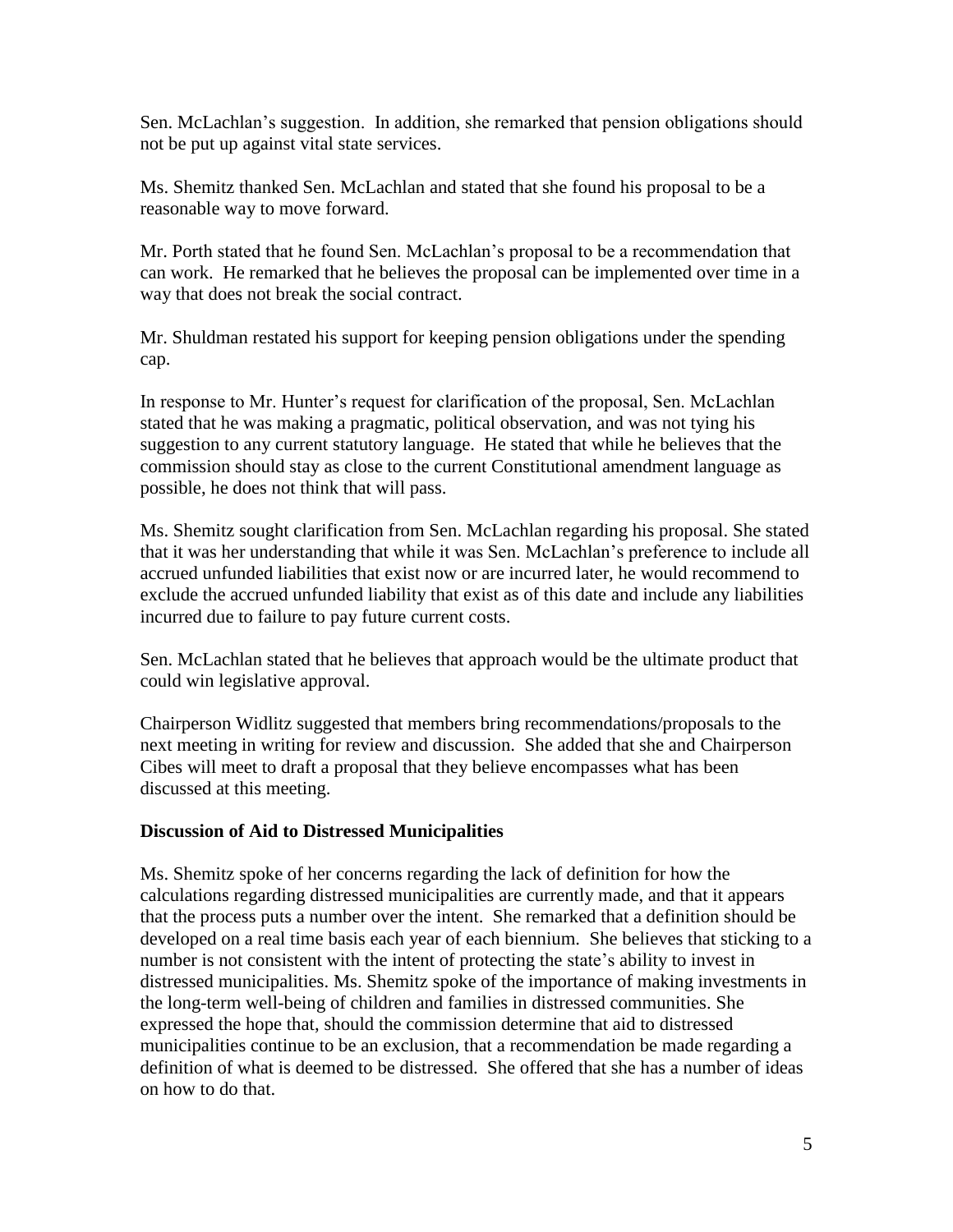Chairperson Cibes remarked that the statutory language regarding aid to distressed municipalities is tied to grants that were in place in 1991. He shared that he does not think that current issues should be tied to 1991, as some of those grants no longer exist or are out of date, and other grants have been developed that have been contorted or distorted in such a way as to provide money to distressed municipalities. He stated that he does not think the exclusion should be limited to those grants that were in place in 1991.

With respect to the definition of distressed municipality, he stated that he would not favor such a definition being in the spending cap. He believes the definition is a matter for the legislature to redefine.

Chairperson Cibes then discussed the property tax and its impact on distressed municipalities. He remarked that the legislature should be looking at ways to ameliorate the regressiveness of the property tax, as well as ways to eliminate the gross differences in property taxes throughout the state. Further, he stated that the legislature ought to be looking at new ways to define assistance to distressed municipalities that respond to current conditions. He pointed to the study done by the New England Public Policy Center, in conjunction with the Program Review and Investigations Committee, that showed the gap between the capacity of towns to fund their non-educational spending and the objective factors that create a need to fund those costs. He stated that the legislature needs to take those things into consideration as they define aid to distressed municipalities in the future.

Chairperson Cibes offered the following recommendations: 1) eliminate the language that refers to grants in place in 1991, and 2) continue to exempt aid to distressed municipalities. He added that the commission should recognize that the definition of a distressed municipality should remain as statutory language within the purview of the legislature.

Mr. Shuldman expressed his opposition to Chairperson Cibes' recommendations. He spoke of his objection to people living in towns that have taken care of their finances being asked to pay for the mismanagement of finances in other communities. He stated that if aid to distressed municipalities is not currently in the Constitutional amendment, he does not think it is up to the commission to rewrite the language of the Constitutional amendment.

Mr. Fiore reminded members that distressed municipalities are determined by statute and that the list is compiled and updated annually by the Department of Economic and Community Development.

Ms. Pelletier stated that she disagreed with Mr. Shuldman's position. She spoke of the need for recognition that all towns in the state are interconnected.

Mr. Van Winkle spoke of the need for a tight definition of distressed municipalities.